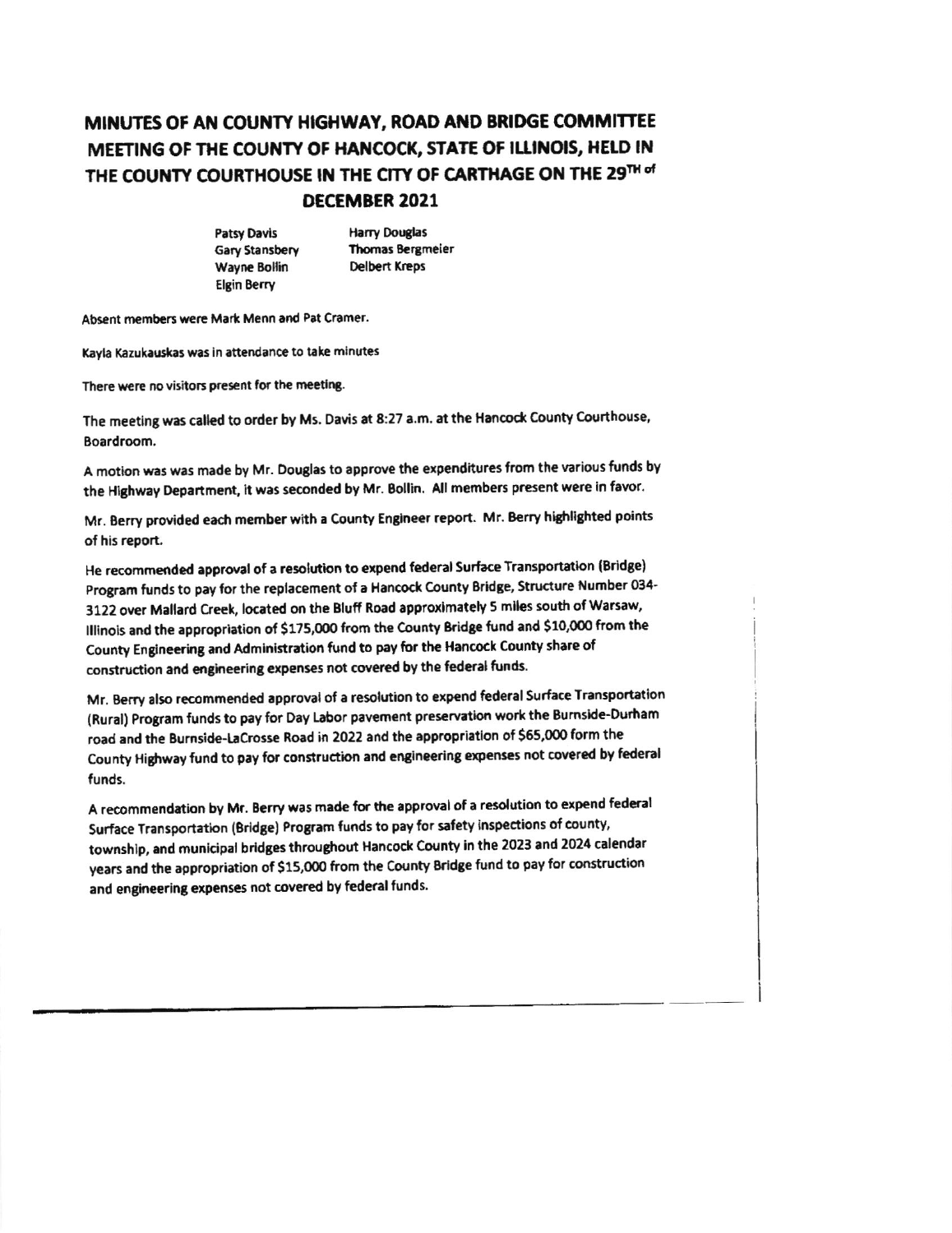A motion was made by Gary Stansbury to move these three resolutions on to full board and it was seconded by Mr. Bollin. All members present were in favor.

Mr. Berry requested a revision to the Hancock County FY 2022 budget for expenditures from the County Motor Fuel Tax Fund. The line items that are needed to pay for consultant engineering and other expenses associated with the Connable Road improvements were not included in the final budget that was approved by the board in November. Mr. Bollin is going to reach out to Bellwether to see what needs to be done.

Mr. Berry recommended purchasing a 2022 F-150 four-wheel drive pickup from Carson Motors, Inc. for \$29,990. The new truck will be equipped with an extended cab and 6 % foot bed, a 5.0L V-8 engine, tow package, running boards, cruise control and power windows, locks and mirrors. The price includes the government concession and the trade-in value of 2004 Escape. There was discussion on the vehicle being traded and it was stated that it had 200,000 miles on it. Mr. Bollin made the motion to take this recommendation to full board and it was seconded by Mr. Douglas. All members were in favor.

Mr. Bollin asked Mr. Berry if he had heard anything regarding a new pipeline proposal? Mr. Berry only knows what he has read in the paper.

Regarding the ARPA funds money transferred back into general fund stated Mr. Bollin. Mr. Berry stated pavement designs establish the thickness and he said in March he will have a better estimate on cost for Connable.

A motion was made by Mr. Bergmeier to adopt the Highway Committee Meeting Schedule for 2022 calendar year, it was seconded by Mr. Bollin. All members were in favor.

Ms. Davis asked about any speculation on Connable. Mr. Berry stated they will be ready for construction in Spring of 2023. The process might be slowed down if they need Right of Ways.

Mr. Bollin mentioned 2 trees that need to be removed on the Connable. One property being owned by the Kerr's. Mr. Bollin mentioned when you are in a large truck the view is blocked. He also mentioned road payment drop off on the east side of the road 2000 N/ 1900 N, would need fixed before snow hits.

Ms. Davis passed out emails from Ms. Wilde-Tillman and Ms. Mast regarding moving a polling place. Mr. Douglas asked about the disruptions during an Election. Mr. Berry state there is not enough insulation to keep the noise out when judges are talking, and the doors being opened and closed. It can be very distracting. Mr. Bergmeier stated that one Election Day is a holiday and they would not be open, would it be possible for the employee to use a laptop and work from home? The disruption would only be one day. Mr. Berry found this to be an opening and possible opportunity to have the polling place moved permanently to a new location. Mr. Bollin said let's see how it goes in the Spring. No action was taken.